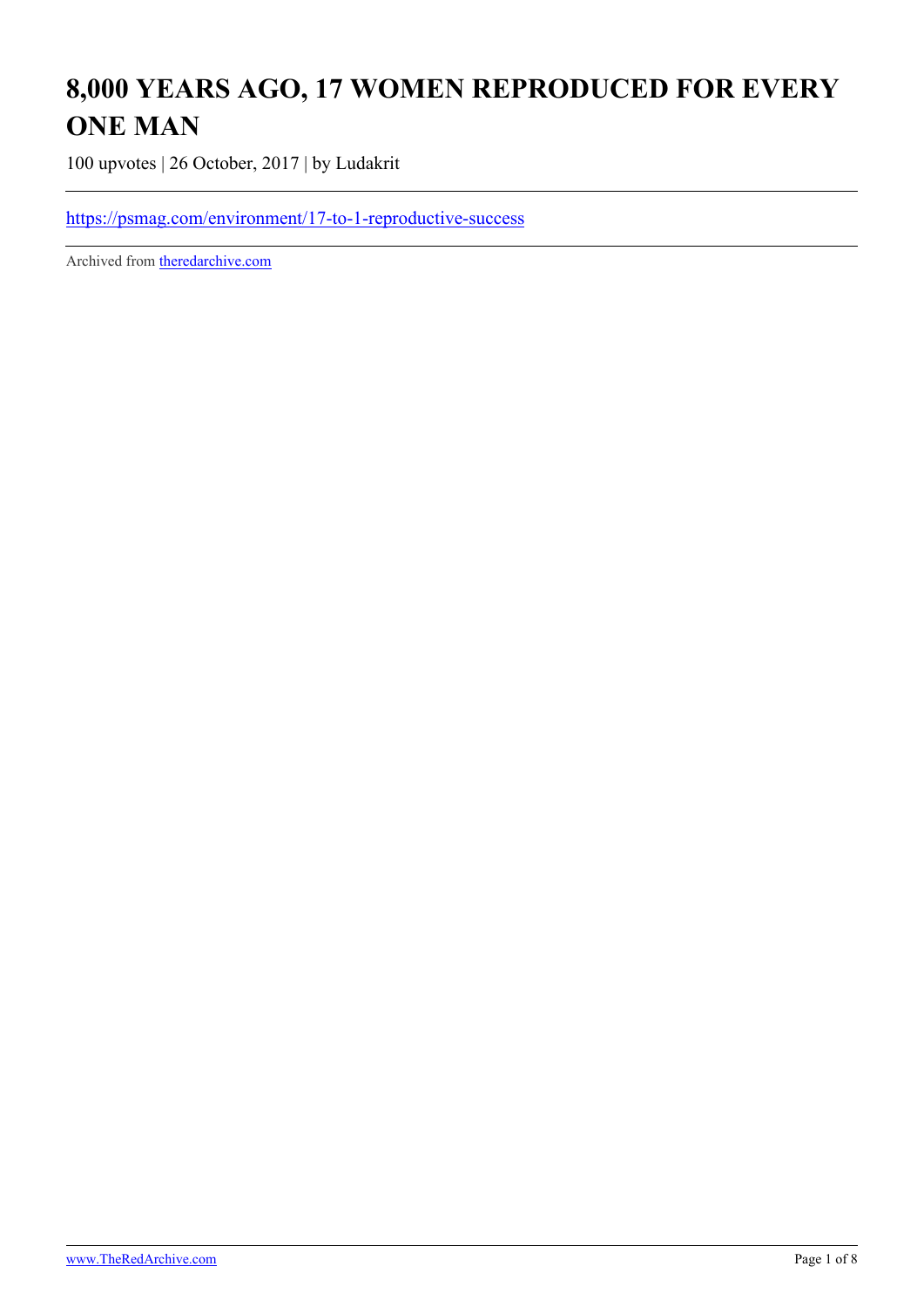## **Comments**

[deleted] • 56 points • 26 October, 2017 02:21 PM The 80/20 rule has existed for longer than I realised. [deleted] 26 October, 2017 03:31 PM [deleted] [NietzscheExplosion](https://old.reddit.com/user/NietzscheExplosion) • 30 points • 26 October, 2017 04:35 PM No when she chooses 17/1 is the result. Civilization tries to pull it to 1/1, but we really never got better than 4/1. [78561](https://old.reddit.com/user/78561) • 15 points • 26 October, 2017 05:41 PM I think if men chooses... kill the men of the competing tribes and rape their women [NietzscheExplosion](https://old.reddit.com/user/NietzscheExplosion) • 13 points • 26 October, 2017 06:28 PM A common misconception. Yes in those times conflicts did happen, but in very limited ways. There was simply too much space for large scale warfare. Those times were FAR more peaceful than even our world today! [fmanly](https://old.reddit.com/user/fmanly) • 13 points • 26 October, 2017 04:50 PM This isn't just the choice of the 17 females. This is also the choice of the 1 male. In a society where women can choose, or in a society where 1/17 men can force the other 16 to do whatever they want them to, then you get this result. I bet that is actually the norm throughout human history. Democracy and liberty are certainly not the norm going back in time. [logicAndFury](https://old.reddit.com/user/logicAndFury) • 6 points • 26 October, 2017 08:55 PM I agree, men throwing each other under the bus for woman is as old as time. Wonder if it is only cause of the positive feedback loop evolution creates [fmanly](https://old.reddit.com/user/fmanly) • 1 point • 27 October, 2017 02:13 PM Stardusk recently did a video on this topic. It is like Cypher in The Matrix wanting to go back to being blue-pilled. The red pill isn't necessarily a recipe for happiness - sometimes ignorance can be bliss. It probably isn't the only cause of evolutionary improvement, but sexual dimorphism is very common and there is clearly a reason for that. If you look at caste-based animals like ants and bees it gets taken to an entirely different level. [deleted] 26 October, 2017 03:35 PM\* [deleted] [deleted] 26 October, 2017 03:43 PM

[deleted]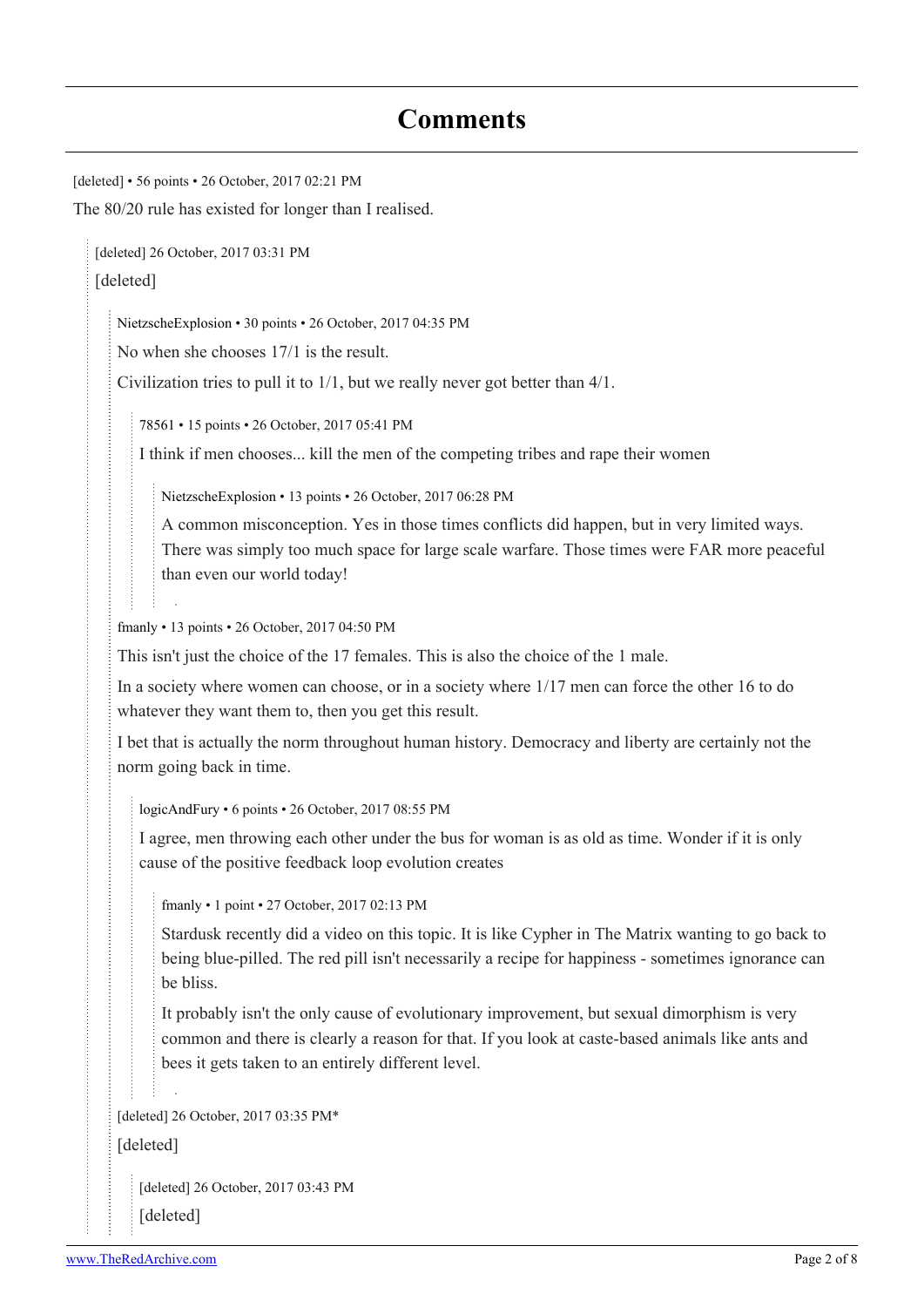[deleted] 26 October, 2017 03:47 PM\* [deleted]

[deleted] • 5 points • 26 October, 2017 07:19 PM

I agree. The women's choice to reproduce with "physically best looking male" no matter of the intelligence of that male leads society to degeneration. Therefore, I think that while smart people still exist, some sort of "genetic improvement" should be implemented in medicine, so that every unborn fetus should have genetic medical treatment (without knowledge of his Chad-fucking mother), so that genes of Chad are altered and replaced with genes of most intelligent people. This can fully destroy women's mating strategy and it is the only hope for humanity.

[FritzLn](https://old.reddit.com/user/FritzLn) • 3 points • 27 October, 2017 05:36 AM

damn this would be a great movie plot

[logicAndFury](https://old.reddit.com/user/logicAndFury) • 1 point • 26 October, 2017 08:53 PM

Yep, the female gender became the filter and besides trying to find the best farmer, they failed.

And now we have the masses of idiots

[deleted] • 1 point • 27 October, 2017 12:58 AM

IE where brains not brawn matter

Anybody with brains can work out and get fit. Too many people use "I am very smart" as an excuse not to stay in shape.

The thing is, fitness is only a small part of what women select for mating. The behavior that should be corrected among women should be the things that men can't change, like height, hair and facial features.

[deleted] • 1 point • 27 October, 2017 01:14 AM

Imagine if we took the top 5% of women looks wise and bred them with the top .5% of men intelligence wise.

[Pz5](https://old.reddit.com/user/Pz5) • 1 point • 26 October, 2017 08:11 PM

Perhaps we are looking at ancient gold diggers. Women choose wealth over the average man.

[Mr-5-5](https://old.reddit.com/user/Mr-5-5) • 2 points • 26 October, 2017 04:46 PM

Is 80 percent women? or 80 percent beta males?

[deleted] 26 October, 2017 05:02 PM

[deleted]

[Mr-5-5](https://old.reddit.com/user/Mr-5-5) • 4 points • 26 October, 2017 05:14 PM

Thank you !

[fmanly](https://old.reddit.com/user/fmanly) • 5 points • 26 October, 2017 05:13 PM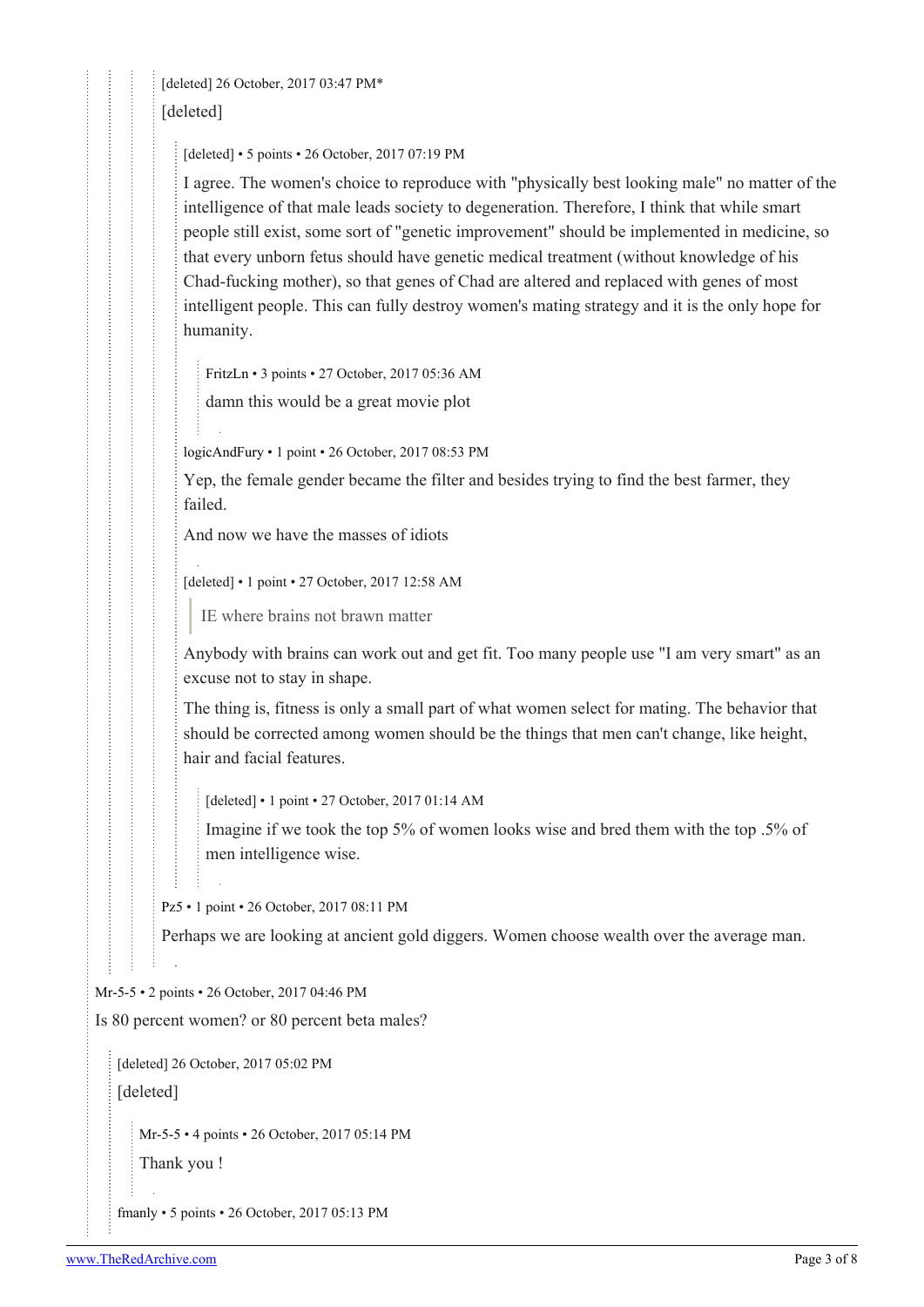Beta males. Women in general always seek to mate with the best male possible. Men are happy to mate with multiple women, and women would rather mate with the man all the other women are mating with than have one weaker man all to themselves.

Essentially humans are polygamous by nature.

[deleted] • 22 points • 26 October, 2017 04:18 PM\*

Legalize RAPE [What](https://pastebin.com/TwZSaKay/27179) [is](https://pastebin.com/TwZSaKay/27179) [this?](https://pastebin.com/TwZSaKay/27179)

[NietzscheExplosion](https://old.reddit.com/user/NietzscheExplosion) • 11 points • 26 October, 2017 04:37 PM

Neolithic, or immediately post neolithic Chad was really just a super farmer or someone who could protect or trade or pilfer the goods.

That basically covers the 4 main archetypes. Some of these bitches probably fucked all 4.

[LetsGoAllTheWhey](https://old.reddit.com/user/LetsGoAllTheWhey) • 2 points • 26 October, 2017 05:24 PM

Or maybe they just clubbed some hot bitch on the head and fucked her. I doubt there were any laws protecting women then.

Also, with all the battles between tribes a lot of women were taken by the winners and kept as whatever (hoes, slaves, wives).

[NietzscheExplosion](https://old.reddit.com/user/NietzscheExplosion) • 1 point • 26 October, 2017 06:29 PM

Later... much later.

[1v1crown](https://old.reddit.com/user/1v1crown) • 11 points • 26 October, 2017 03:33 PM

Damn wish I lived back then... I'd have 17 bitches.

[Duchat](https://old.reddit.com/user/Duchat) • 21 points • 26 October, 2017 03:57 PM

You would have a minimum of 116 problems then.

[delta9mm](https://old.reddit.com/user/delta9mm) • 7 points • 26 October, 2017 03:59 PM

IMO everyone alive today is the descendant of a chad, but female genes are junk, and because of that the chad DNA is actually weaker because of female breeding. That's due to the fact that most women reproduce, which means that junk DNA is more likely to happen in females than in males.

[fmanly](https://old.reddit.com/user/fmanly) • 16 points • 26 October, 2017 05:02 PM

This isn't true at all. Just as 100% of your DNA was in a Chad at some point, the same is true of those women (well, mitochondria are the exception, but they're the exception for men too).

It isn't a matter of men having good genes and women having bad genes. Overall they basically have the same genes.

What IS different is how they're expressed. Stick the same genes in a man vs a women and you get larger differences in men. If you take a gene that makes somebody physically stronger it will make the man a lot stronger than the woman (when both are compared to the average for their sex). If you take a gene that makes somebody weaker it will make the man a lot weaker (when both are compared to the average for their sex).

Basically women are relatively generic and uniform, while men showcase their genes. Men are the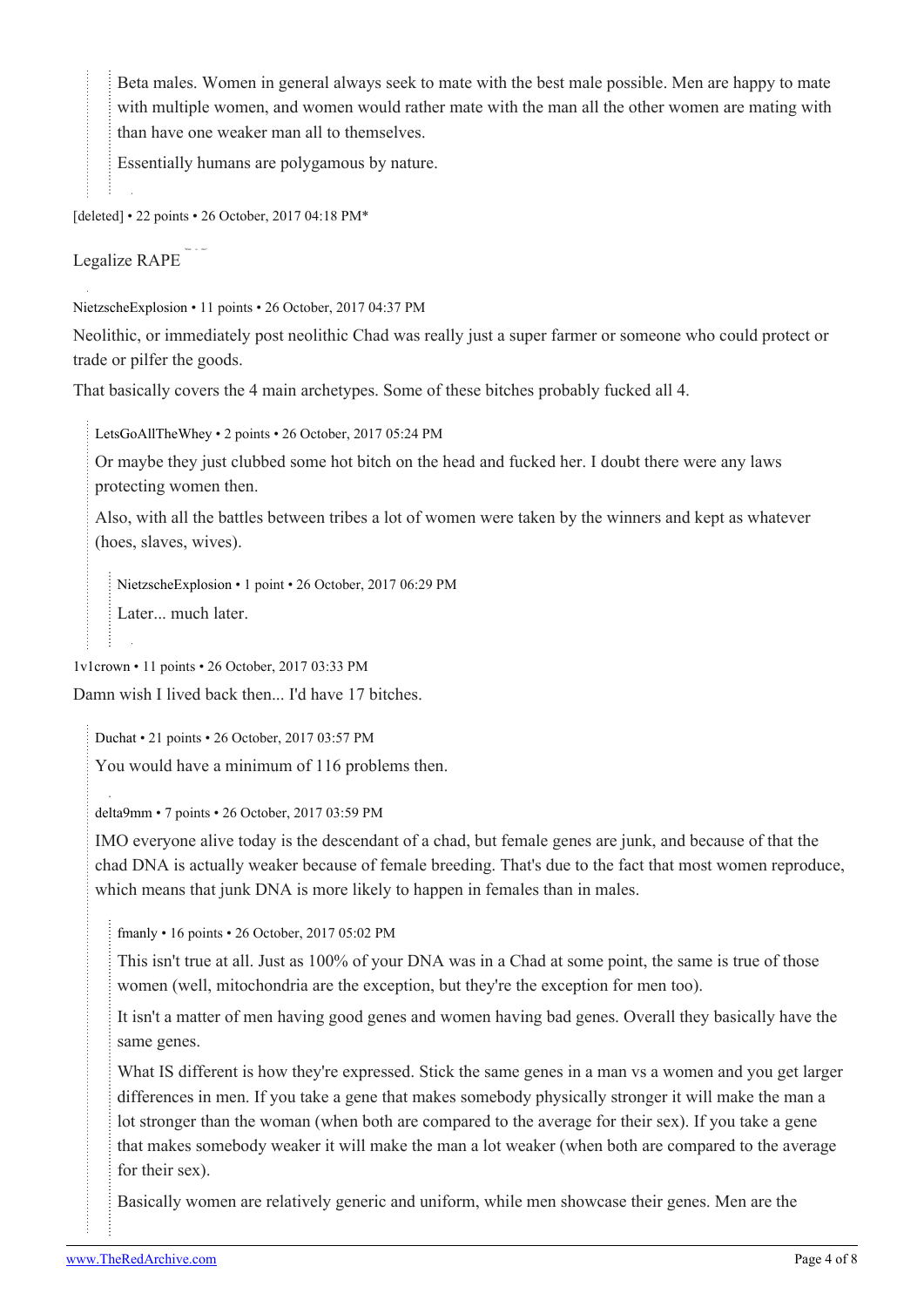genetic risk-takers. Evolution has opted to make women the safe bet, and men the disposable experiments. The job of women is to make sure there is a next generation, and that it comes from the best men. The job of men is to either be the best man, to help the best man's kids survive, or to die and get out of the way for the best man and his kids.

Yeah, it is a cruel system, but it works.

Look at bees. For one queen you'll have hundreds of drones. Exactly one of them gets to mate, once. Their only real purpose is to be disposable test subjects to figure out which genes result in the best flying endurance. The one that does the best passes on his sperm to the queen, and then even that one is disposable.

Evolution does what works, not what makes us happy. The happiness part is just chemicals in our brain that gets us to do what evolution needs us to do until we are no longer needed. For human reproductive success men need to climb all over each other to battle ourselves to the top of the heap to get our turn to impregnate some girl. Now, humans mate more than once, so then we get to fight to stay on top of the pile, and each time the girl is fertile she picks the guy on top. That's our job.

Since we have brains we can of course choose not to do our job, but all the chemicals that give us pleasure/etc are still going to nudge us in that direction.

[delta9mm](https://old.reddit.com/user/delta9mm) • 2 points • 26 October, 2017 07:05 PM

that system is flawed. Nature must be overthrown and a new regime must be installed. *qeue villianious speech here* burn every forest, raze every village, leave no mitochondria untorched, leave no keep undefiled, and ensure that the kings daughter has been properly raped *qeue rape scene*

[deleted] • 1 point • 26 October, 2017 07:10 PM

<https://www.youtube.com/watch?v=bN5AXq4WvZI>

[logicAndFury](https://old.reddit.com/user/logicAndFury) • 2 points • 26 October, 2017 09:04 PM

Evolution's only purpose is to improve genes, it's the best way in the past. Intelligent design can surpass evolution much more quickly.

Ironically, evolution will eventually be "evolved out" of civilization if it is intellegently managed (kind of a big if).

Think of it this way, your either an animal and have no agency, or you have intelligence and can decide your specy's destiny.

[fmanly](https://old.reddit.com/user/fmanly) • 1 point • 27 October, 2017 02:09 PM

Genes vs memes. :)

However, I wouldn't underestimate the role of genes. Intelligence and health have genetic components. Those have huge impacts on the success of a society. You can spend billions of dollars on treatments for diabetes, but if people simply didn't get diabetes you could be spending that money on something else.

[ScatteredCastles](https://old.reddit.com/user/ScatteredCastles) • 9 points • 26 October, 2017 05:19 PM

Somewhat related...

One of my favorite bits of trivia: we're all the product of incest. You have two parents, four grandparents, eight great-grandparents, and so on. The number of ancestors doubles with each generation going back in time. If you go back 32 generations, perhaps just 700 or 800 years, you have *4.3 billion* ancestors, but that's far greater than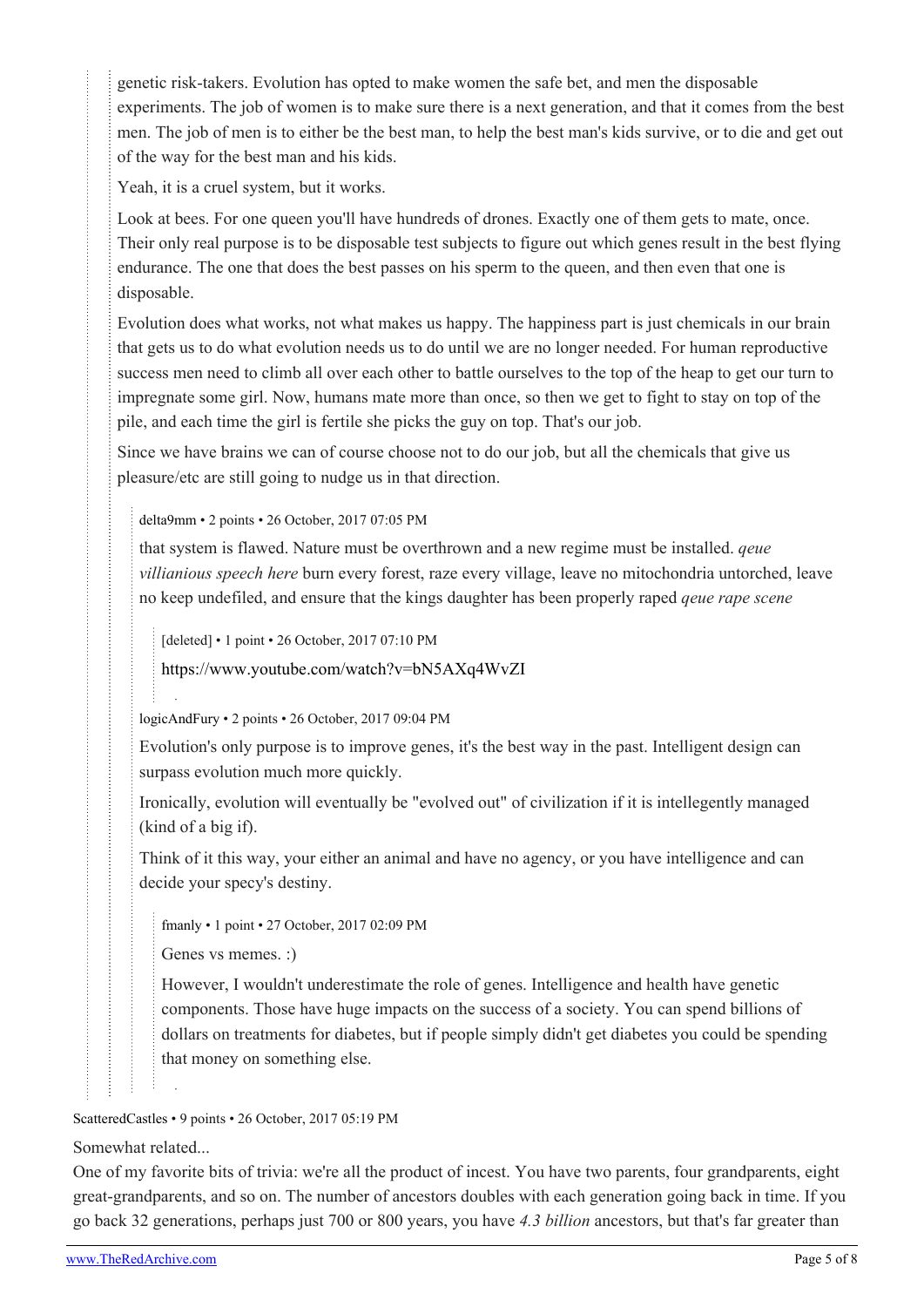Earth's population back then. The explanation? You're the product of incest; it's guaranteed.

[chadbhava](https://old.reddit.com/user/chadbhava) • 6 points • 26 October, 2017 07:04 PM wehuntedlandwhales.com

[DereIzNoPoint](https://old.reddit.com/user/DereIzNoPoint) • 3 points • 26 October, 2017 08:18 PM

This is why the 80/20 meme needs to be ditched, it gives the rich betabux (high-level beta) the false impression they're actually alpha. More accurately the rule is like 85/5 or somthing like that.

[SnapshillBot](https://old.reddit.com/user/SnapshillBot) • 2 points • 26 October, 2017 01:17 PM

Hey all. reddit decided to add an attribute to the reddit API which makes submitting comments an endeavor that becomes difficult. You may not get snapshots periodically while this issue is being resolved.

Sorry about that. :/

Snapshots:

1. *This Post* - [archive.org](https://web.archive.org/20171026131706/https://psmag.com/environment/17-to-1-reproductive-success), *[megalodon.jp\\*](http://megalodon.jp/pc/get_simple/decide?url=https://psmag.com/environment/17-to-1-reproductive-success)*, [archive.is](https://archive.is/5NUnm)

*I am a bot. [\(Info](https://theredarchive.com/r/SnapshillBot) / [Contact\)](https://theredarchive.com/message/compose?to=/r/SnapshillBot)*

[DigitalScetis](https://old.reddit.com/user/DigitalScetis) • 2 points • 26 October, 2017 03:59 PM

Simple [Mendelian Genetics](https://www.reddit.com/r/MGTOW/comments/4y0mby/mendelian_genetics_part_iii_conclusion/) can explain this result without having to rely on myths of stone age chad and his seventeen moisty hoes.

[deleted] • 2 points • 26 October, 2017 04:27 PM

If that were the case why would there be a dramatic drop in the graph on the left?

[DigitalScetis](https://old.reddit.com/user/DigitalScetis) • 2 points • 26 October, 2017 05:06 PM

A few reasons.

Sampling error might be a reason, since the study does not measure the same sample for mDNA and Yhaplogroup. They have two different samples, and the summary makes it sound as if they are the same sample tested.

Another reason is that there's a drop in human beings *in general* around that time: plague, most likely. You'll get a drop in Y-haplogroup expression, because that's coming from the 46 chromosomes that make up the human genetic code. mDNA, however, is *mitochondrial DNA* that says less about what populations *in particular* survived, but rather, that *the species as a whole* survived.

That women survived to reproduce is a given, since we wouldn't have survived today without them. But the data say little as to *which women* survived. If they could find some haplogroup on the chromosome, or somehow measure the variation in the X sex chromosome, we'd have a better picture of what happened with populations of women.

But the Y-group measured? It actually says very little about which males were having sex, who was reproducing, and how many women per man men were reproducing with.

All it measures is how many Y-groups exist today, compared with what scientists *speculate* might have existed at one time, based upon a rather hypothetical calculation of the probability of mutations over a span of 10,000 years or so.

[deleted] • 2 points • 26 October, 2017 05:14 PM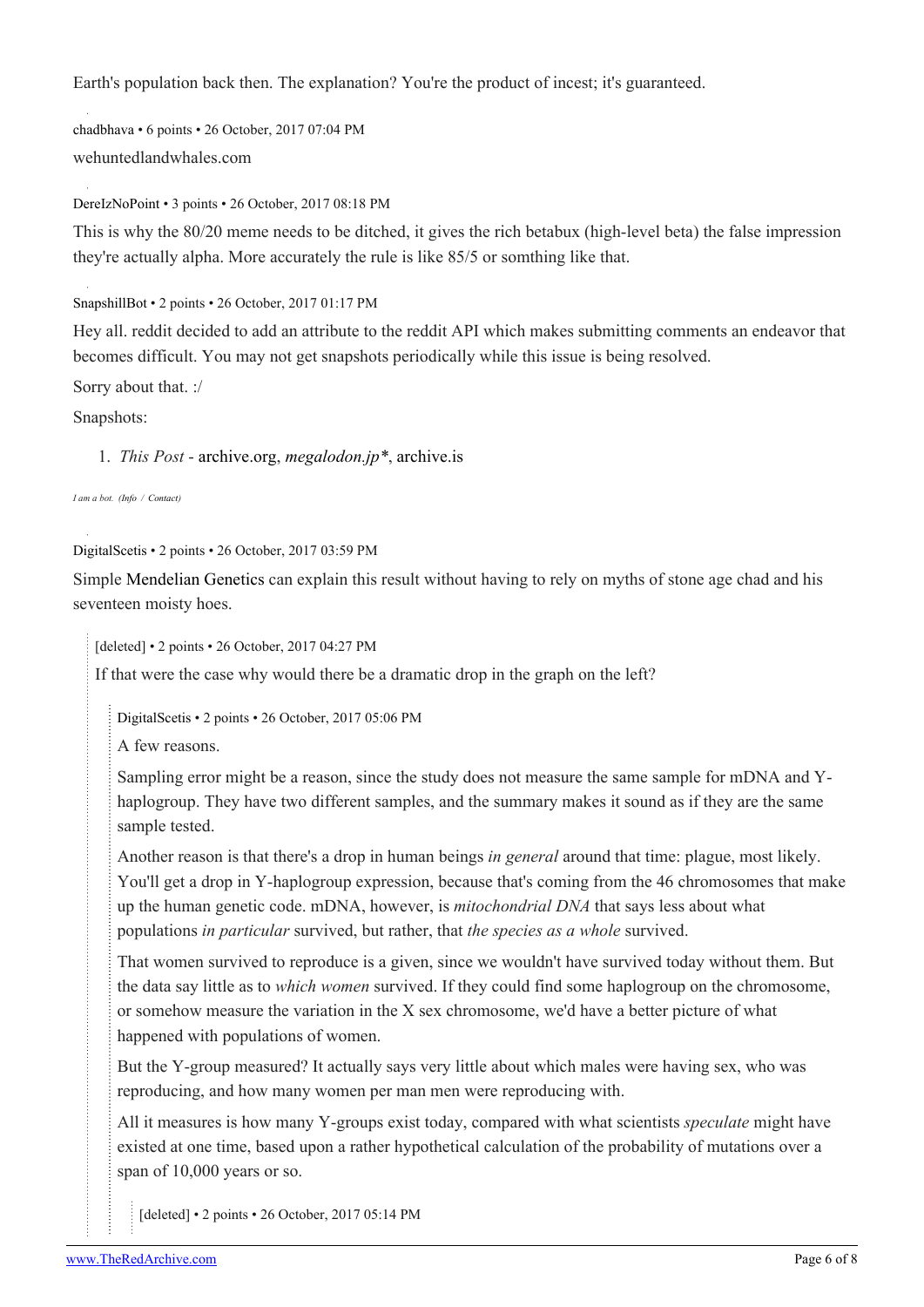Thanks for the explanation :)

[NietzscheExplosion](https://old.reddit.com/user/NietzscheExplosion) • 1 point • 26 October, 2017 07:23 PM

Paradigm shift. Food production allowed more free time.

The Law of the Land  $\cdot$  2 points  $\cdot$  26 October, 2017 08:56 PM

And I'm calling BULLSHIT due to logic and common sense.

Common sense would tell us that 8000 years ago, 17 women most of whom would be pregnant starting 15 and dead by 30 can't contribute much in the fields. It is on the backs of men that society has been built. Sorry but females the primary source of labor in a pre-industrial age just sounds too stupid even for these pseudoscientists.

Now the logical argument against this, mitochondrial DNA mtDNA (see the works of geneticist Spencer Wells) can not be tracked through lineage with any accuracy. Also, you can only Y-DNA lineage for males. How the fuck do you draw a conclusion that the 3.5 billion females on the planet were subject to the same rules as the males in the sample population.

Finally if you observe more primitive human tribes today, you will notice that most all men in the tribe will mate. The agreement to trade your labor to the tribe for a m8 is a requirement which primitive man knew better than liberal paleo-geneticists.

WHY? WHY LIE about the origins of man?

...

.....

- 1. Man did not build civilization, women did. All 17 of them. He was just a sperm donor who spent all his time fucking to ensure that he produced hundreds of babies.
- 2. There was a great cataclysmic event that occurred 8000-10000 years go, that nearly ended man kind and brought our numbers down to a handful of survivors but it's one of those points of cognitive dissonance that the "scientific" community will never acknowledge. Instead we have to come up with retarded theories like this to explain why there was a bottleneck in the genetics of humanity.

[DigitalScetis](https://old.reddit.com/user/DigitalScetis) • 1 point • 27 October, 2017 01:35 PM Thank you.

[NietzscheExplosion](https://old.reddit.com/user/NietzscheExplosion) • 1 point • 27 October, 2017 04:06 PM

DNA doesn't lie, that's what breaks people's minds. Hard truth.

[vornash2](https://old.reddit.com/user/vornash2) • 1 point • 19 January, 2018 08:35 AM

The chart is not exactly saying that primitive man didn't mate. It clearly shows a roughly equal reproduction at 50,000 years ago, which is surprising and reflects what we see in primitive (socialistic) societies that share everything.

Then you get agriculture, and suddenly something major changes in the way people behave. Slavery begins as a useful tool to acquire labor at no cost and suddenly leaders in egypt's lush nile river valley are building pyramids to bury themselves. Since no historical record exists from 8000 years ago, we don't know what really went down. But it didn't take long for egyptian civilization and others to boot up in a major way.

The early farmers and a few men may have made slaves of many men, killed others who resisted slavery, but